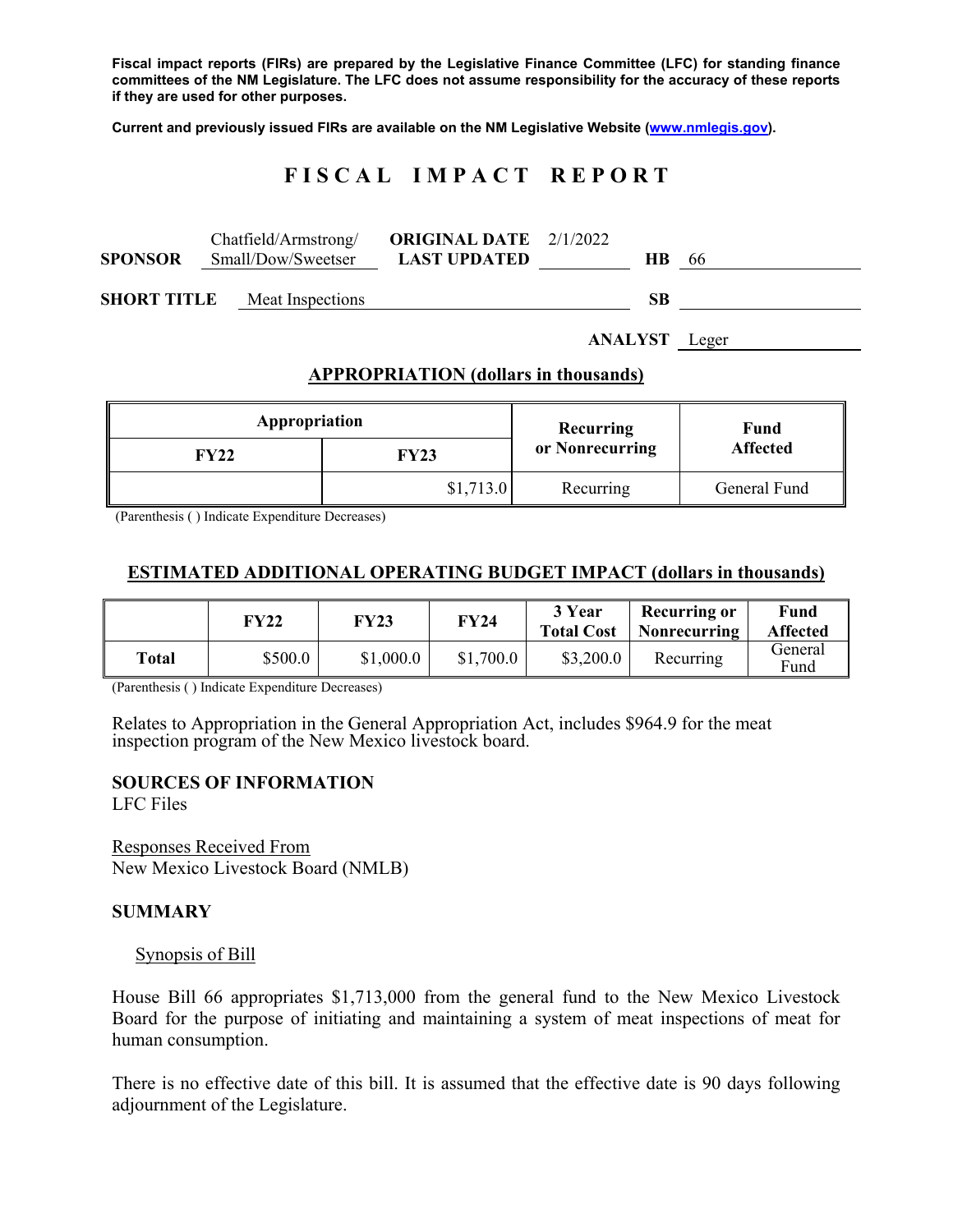#### **House Bill 66 – Page 2**

# **FISCAL IMPLICATIONS**

The appropriation of \$1,713,000 contained in this bill is a recurring expense to the general fund. Any unexpended or unencumbered balance remaining at the end of FY23 shall revert to the general fund.

NMLB reports the following:

If recurring funding is established to fund a Meat and Poultry Inspection (MPI) program in the State of New Mexico during the 2022 Legislative Session, the agency that will incur the following estimated operating costs to administer the program in FY2023 and FY2024: *(Note: The NMLB has received a Special Appropriations in the amount of \$500,000.00 for FY21 & FY22 to cover expenses.)* 

- **FY2022** NMLB will incur approximately **\$500,000** in expenses to establish and launch the Meat Inspection program.
- **FY2023** Based on NMLB's budget request, the LFC has recommended **\$964,900** to be included in the agencies operating budget, to grow and operate the MPI program with 9 FTE's.
- **FY2024** NMLB will request approximately **\$1,712,737** to operate the fully staffed MPI program.

## **SIGNIFICANT ISSUES**

NMLB requested reoccurring funds as part of the agency's annual operating budget to conduct the Meat and Poultry Inspection (MPI) program. Nonrecurring funding limits the agency to establish only term positions through the State Personnel Office. Recurring funding will allow the agency to establish permanent positions, lease office space, and cover costs associated with the set up and operations of the MPI.

The USDA Food Safety Inspection Service (FSIS) requires the state to obtain recurring funds to enter into a MPI Agreement. The agreement allows for inspections at meat and poultry processing plants.

## **ADMINISTRATIVE IMPLICATIONS**

NMLB reports, in the early stages of rolling out the MPI program, NMLB will need to enact a new body of regulations to conform to federal law and any particular regulations germane to the State of New Mexico. NMLB may need to petition the Legislature to pass additional legislation to secure the success of the program (e.g., federal match funding).

## **OTHER SUBSTANTIVE ISSUES**

According to NMLB, the Covid-19 pandemic has demonstrated that current production of meat and poultry products is not meeting consumer needs. This situation has resulted in the retail sale of meat which has not been inspected for defects and disease, thus creating possible health risks to consumers and possible theft risks to the industry by loss of livestock.